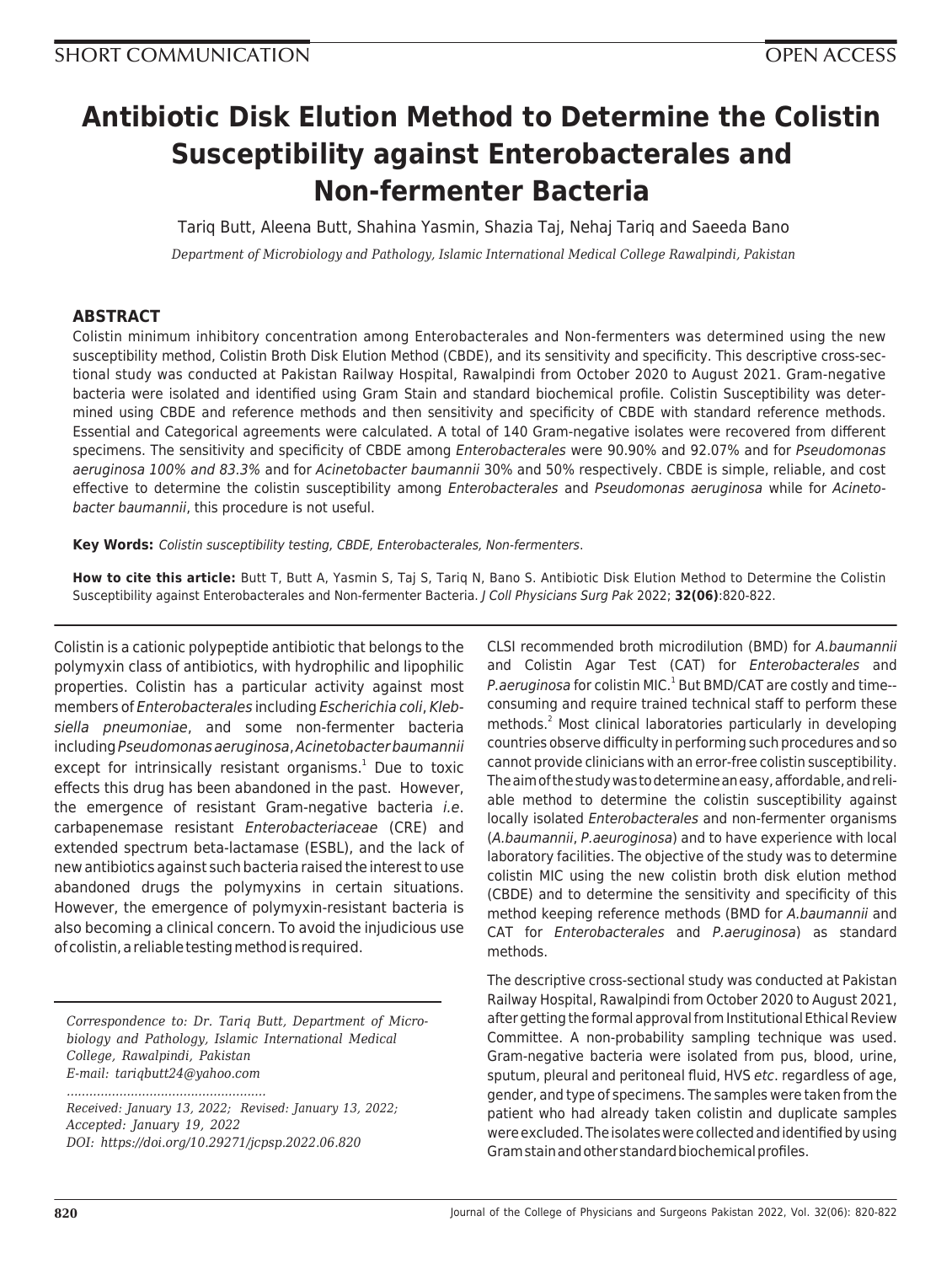**Table I: Susceptibility of colistin against Gram-negative isolates (n=140) using reference methods (CAT/BMD) and new method (CBDE).**

| <b>Organisms</b>                                                                                                                                                                                                                                                         | <b>Reference Method (CAT/BMD)</b>   |                             | <b>New Method (CBDE)</b>            |                      |
|--------------------------------------------------------------------------------------------------------------------------------------------------------------------------------------------------------------------------------------------------------------------------|-------------------------------------|-----------------------------|-------------------------------------|----------------------|
|                                                                                                                                                                                                                                                                          | Intermediate susceptible<br>$n$ (%) | <b>Resistant</b><br>$n$ (%) | Intermediate susceptible<br>$n$ (%) | Resistant<br>$n$ (%) |
| Escherichia coli (n=79)                                                                                                                                                                                                                                                  | 70 (88.61)                          | 9(11.39)                    | 69 (87.34)                          | 10 (12.66)           |
| Klebsiella pneumonia (n=35)                                                                                                                                                                                                                                              | 33 (94.29)                          | 2(5.71)                     | 32 (91.43)                          | 3(8.57)              |
| Pseudomonas aeruginosa (n=16)                                                                                                                                                                                                                                            | 12 (75)                             | 4(25.0)                     | 12 (75)                             | 4(25.0)              |
| Acinetobacter baumannii (n=10)                                                                                                                                                                                                                                           | 6(60)                               | 4(40.0)                     | 9(90)                               | 1(10.0)              |
| Total<br>$CAT$ , $C_4$ is the conception $DMD$ , $D1$ and $D1$ , $D1$ , $D1$ , $D1$ , $D1$ , $D1$ , $D1$ , $D1$ , $D1$ , $D1$ , $D1$ , $D1$ , $D1$ , $D1$ , $D1$ , $D1$ , $D1$ , $D1$ , $D1$ , $D1$ , $D1$ , $D1$ , $D1$ , $D2$ , $D1$ , $D1$ , $D2$ , $D1$ , $D1$ , $D$ | 121 (86.43)                         | 19 (13.57)                  | 122 (87.14)                         | 18 (12.86)           |

CAT: Colistin agar test, BMD: Broth microdilution method, CBDE: Colistin broth disk elution method. Intermediate susceptible =MIC  $\leq$ 2, Resistant=MIC  $\geq$ 4.

Colistin disks 10µg (Oxoid-UK) and Colistin Sulfate (Alfa Aesar) were used for the following procedures. Broth microdilution method (BMD) & Colistin agar test (CAT) were performed as reported previously.1,3

Cation-adjusted Mueller Hinton Broth (MHB), 10 ml was taken in 4 sterilised glass test tubes each. Colistin sulphate antibiotic disk 10µg were added; 1 disk in tube 1, 2 disks in 2, and 4 disks in tube 4 making the concentration of 1, 2, and 4 µg/ml and tube 0 is considered as growth control. Colistin was eluted at room temperature for 30 minutes. Bacterial suspension turbidity was adjusted according to standard 0.5 McFarland (1.5 X 108 CFU/ml). The suspension (50µl) was added in each test tube. Both test tubes and the purity plate were incubated at 37°C for 16-18 hours. The MIC results were interpreted by visual examination of turbidity in the tubes.2

All analyses were performed using SPSS statistics (Version 21). Descriptive statistics was used for the calculation of qualitative variables (Gram-negative bacilli) frequencies and percentages. For the categorical variable MIC against colistin, the percentage of each category was calculated. MIC determined by each method was evaluated by assessing Essential agreement (EA), Categorical agreement (CA), Very Major Error (VME), Major Error (ME), sensitivity, and specificity for each method. The essential agreement (EA) is the "percentage of isolates with MICs within  $\pm$  1 dilution of the reference method (BMD/ colistin agar test)" and the categorical agreement (CA) is the "percentage of isolates with the same category result – susceptible intermediate/resistant – as compared to reference methods. If CA and EA are within ≥90%, the results were acceptable. Major Errors (ME) is defined as the isolates that "were resistant by a new method (CBDE) but susceptible by reference methods and Very Major Errors (VME) is defined as "the isolates were susceptible by the new method and resistant by reference methods". VME and ME of ≤3% defined by ISO standards (ISO 2007) were considered acceptable.4

A total of 140 Gram-negative isolates were identified from 250 different samples. Among them 114(81.4%) were Enterobacterales (E.coli 57%, K. pneumoniae 25%) and non-fermenter bacteria 26 (18.6%) including A.baumannii 7%  $(n=10)$  and P. aeruginosa 11% (n=16).

The susceptibility pattern of all isolates is shown in Table I.

Among 114 Enterobacterales, CBDE showed 9 categorical disagreement results: One resistant isolate (E.coli) according to reference method was intermediate susceptible with CBDE, and 8 intermediate susceptible isolates according to the reference method, were resistant with CBDE. Thus, EA and CA for CBDE were 96.49% and 92.10% respectively for Enterobacterales and ME 2.63% and VME 0.8%. Similarly, EA and CA of 100% and 93.75% respectively were observed for P.aeruginosa with 0% ME and 0% VME and EA & CA of 40% & 50% respectively were observed for A.baumannii with 0% ME and 30% VME. The CBDE method sensitivities for Enterobacterales, P.aeruginosa, and A.baumannii were 90.9%, 100%, and 30% respectively. Similarly, specificities were 92.1%, 83.3%, and 50% respectively.

In clinical practice, the increased usage of colistin is of major concern and may be the leading cause of the emergence of polymyxins resistant Gram-Negative strains.Under this situation, there is an urgent need of the fast, reliable, and cost effective susceptibility testing to detect the colistin susceptibility to control the unnecessary use of this drug and save it for high-risk patients.

In the present study, EA, CA, ME and VME of CBDE for Enterobacterales and EA, CA for the non-fermenter organism was in agreement with the study conducted by Dalmolin et  $al<sup>4</sup>$ and Simner et al.<sup>2</sup> However, ME, VME and sensitivity and specificity for non-fermenters were in disagreement with these studies.<sup>4</sup> Similarly, Humphries et al.<sup>5</sup> and Pasteran et al.,<sup>6</sup> revealed satisfactory results for A.baumannii in contrast to the present study. This disagreement may be because of some local geographical effects on the organisms and the presence and absence of certain resistant genes in those areas. Nevertheless, our findings for A.baumannii conform to the inference deducted by  $CLSI.<sup>1</sup>$ 

CBDE is proved to be simple, fast, reliable, reproducible, easily performed by using readily available supplies *i.e.*, colistin disks and MHB and there is no need of highly trained technicians to perform this test in limited-resource settings. The limitations of the study include that the study was single centered and the sample size with a small number of non-fermenter bacteria and only two species of Enterobacterales resulted in failure to assess colistin susceptibility by CBDE for other species of *Enterobacterales*. The susceptibility patterns of colistin among Gram- negative bacteria are different among different regions across the world that can